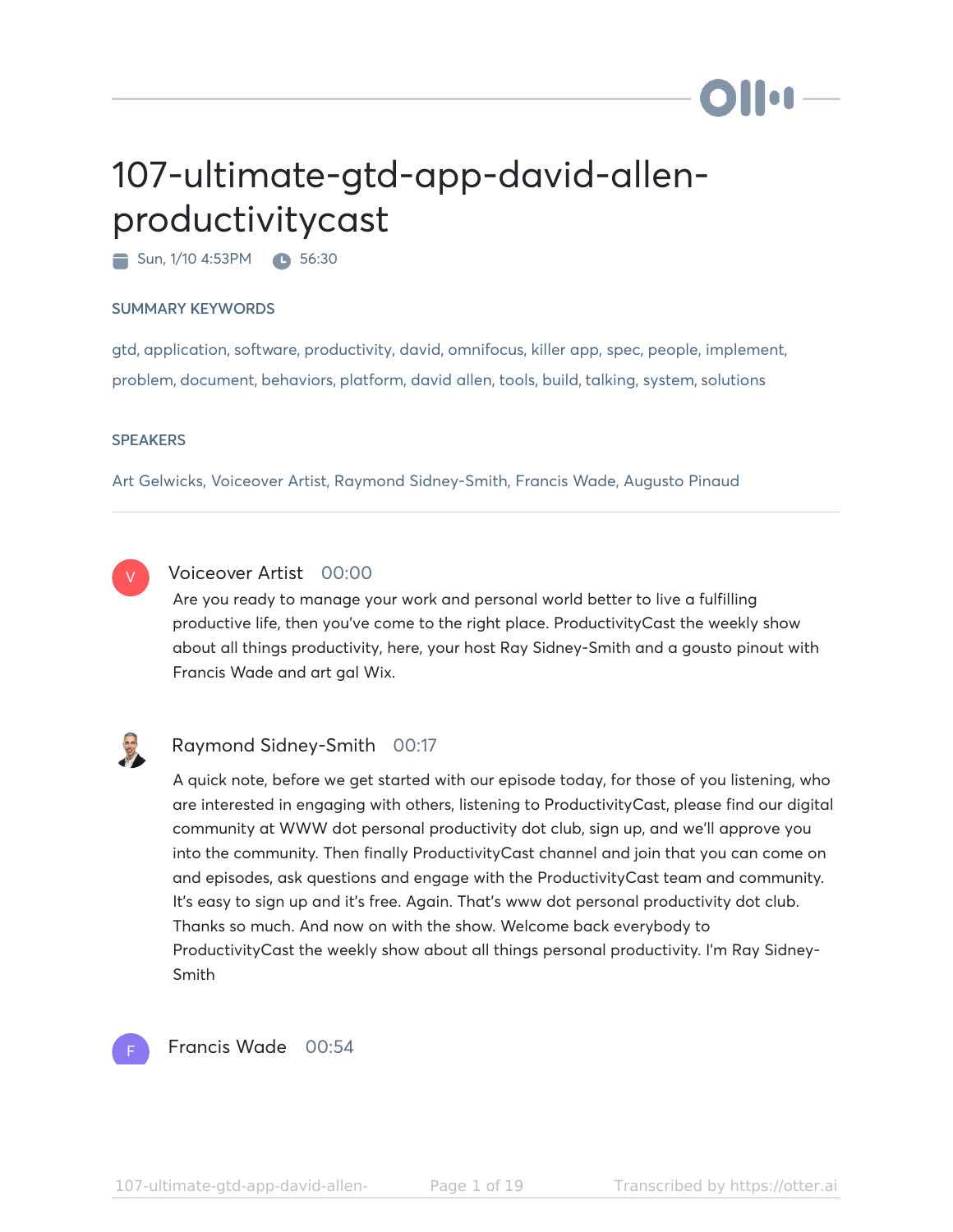

A

#### Art Gelwicks 00:55

and I'm marquel. wicks. Welcome, gentlemen. And

### Raymond Sidney-Smith 00:57

welcome to our listeners to this episode, where we're going to be continuing a discussion we've had around GTD with David Allen. And what we wanted to do was actually talk about the ultimate GTD app. According to David Allen back in 2019, David Allen held what I'm presuming is going to be the final GTD summit in Amsterdam. And he brought together all of his Rockstar advocates of GTD over the years, they all talked about different aspects of GTD, one of the things that David did at that time was open sourced basically released out into the wild, his own schema for what he thinks is or would be the requirements, but the ultimate GTD application, the ultimate getting things done application. And he had a detailed what he thought would work. Now take into account that David Allen comes from the Lotus Notes, platform. And I can 2001 he had Eric Mac, the programmer develop what is now known as he productivity. And it's the one that David still uses to this day, which sits on top of the Lotus Notes platform. But in essence, David has used and continues to use he productivity as his task manager on his desktop environment. And he's on a Mac. So I'm presuming that it works on the Mac as well. And so that's what David's been using for all these years. But David has a vision for what is the ultimate GTD software implementation. And he shows that in this document that he releases, it is 19 pages of fairly detailed notes and drawings showing what the visual should look like for this application and what it should be doing under the hood. So I will put a link to the PDF that they released, they released this on getting things done calm, and I'll put a link to this in the show notes. In essence, David has a series of features that he's looking for in the system. And so I'm just going to run down these pretty quickly so that we can have all a general idea. In essence, he put default debriefing process for the weekly review, he wants some way for the system to facilitate the weekly review for the individual to customize, list sorting, so that you can sort by due date, priority project, age, size, personal, personal versus professional, etc. Third, he has here cross reference projects to Related Actions waiting for his reference people, dates, meetings, etc. decision making and organizing expert system assistance to be built in a retrospective calendar, archive slash log global search a gateway to all other software. So while you are clarifying and organizing, you can have a gateway to all your other software that's connected to it allows free flowing thinking while tracking toward closure. It should be rules based customization so you should be able to it says For example, every a flight I'm guessing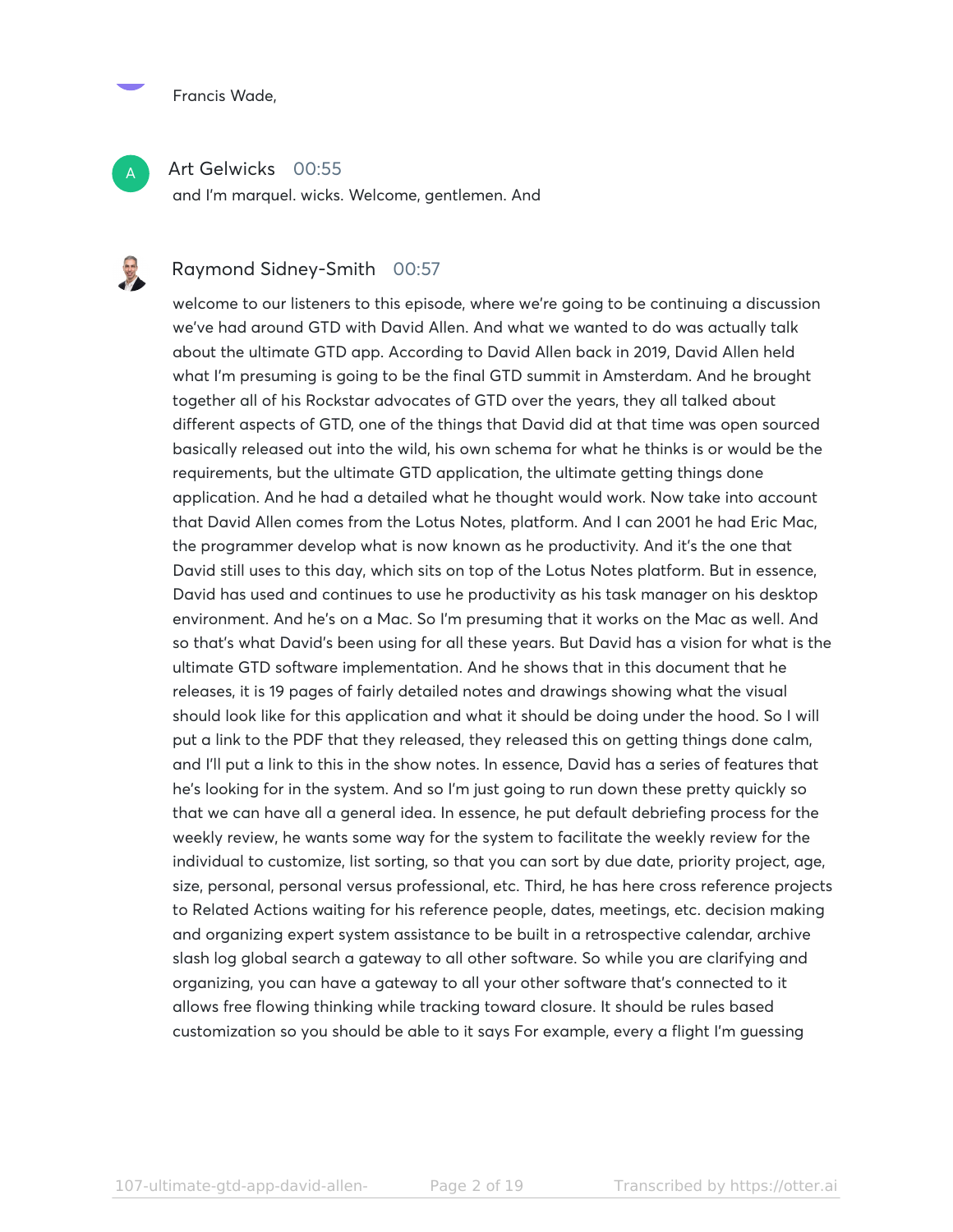American Airlines Flight scheduled schedule 24 hour upgrade, meaning that it would automatically let you know to schedule your 72 hour upgrade based on the flight upcoming prints any views and a handy hardcopy format so that you can take it on the go generates complete hardcopy systems with up to the second lists and data. You can tag any file location activities into your in basket to ensure later closure and then an alarm. I'm presuming he means some kind of time based trigger. So those were the big components he listed as features that he's looking for in at all. Do you feel like David got the vision right upon reviewing the schema.

#### Art Gelwicks 04:55

Okay, I'm gonna nitpick right out of the chute. He could at least type type this up that way God loves David Allen. But man's handwriting needs some help. But aside from that, I'm not. This is where I'm struggling. There are a couple of pieces in here as, as a software developer that I struggle with here. gateway to all other software immediately makes the hackles on the back of my neck stand up. Because that's, I mean that that's the Holy Grail. And it's so dependent on so many other things that it almost becomes the unraveling of so many solutions. Allows free flowing thinking while tracking towards closure. Okay, what the heck does that mean? Is it? Is it a brainstorming tool? Is it a structured brainstorming tool? Is it not a brainstorming tool at all? these are, these are really nice, high level things. But this is the same list, I look at it that the four of us would probably come up with sitting around the table with a bunch of beers for about two hours, and a napkin and a pen. I'm not seeing anything that is definitive, or even specifically derivative of GTD in this capability. I mean, this is what everybody wants a productivity app to do.

## Raymond Sidney-Smith 06:21

And I think that's kind of the point. Right? So this is this is from 1994, by the way, so you know, we're not talking about something that was developed in 2015, or even 2010.



U

A

#### Art Gelwicks 06:34

Okay, so now I'm going to struggle with it a little bit more, because you're right, I did just see the date on that. So why release the spec for something that's more than 20 years old, has been done in so many iterations? Just I'm not understanding the value of how does he feel that this contributes to the overall advancement of personal and professional productivity?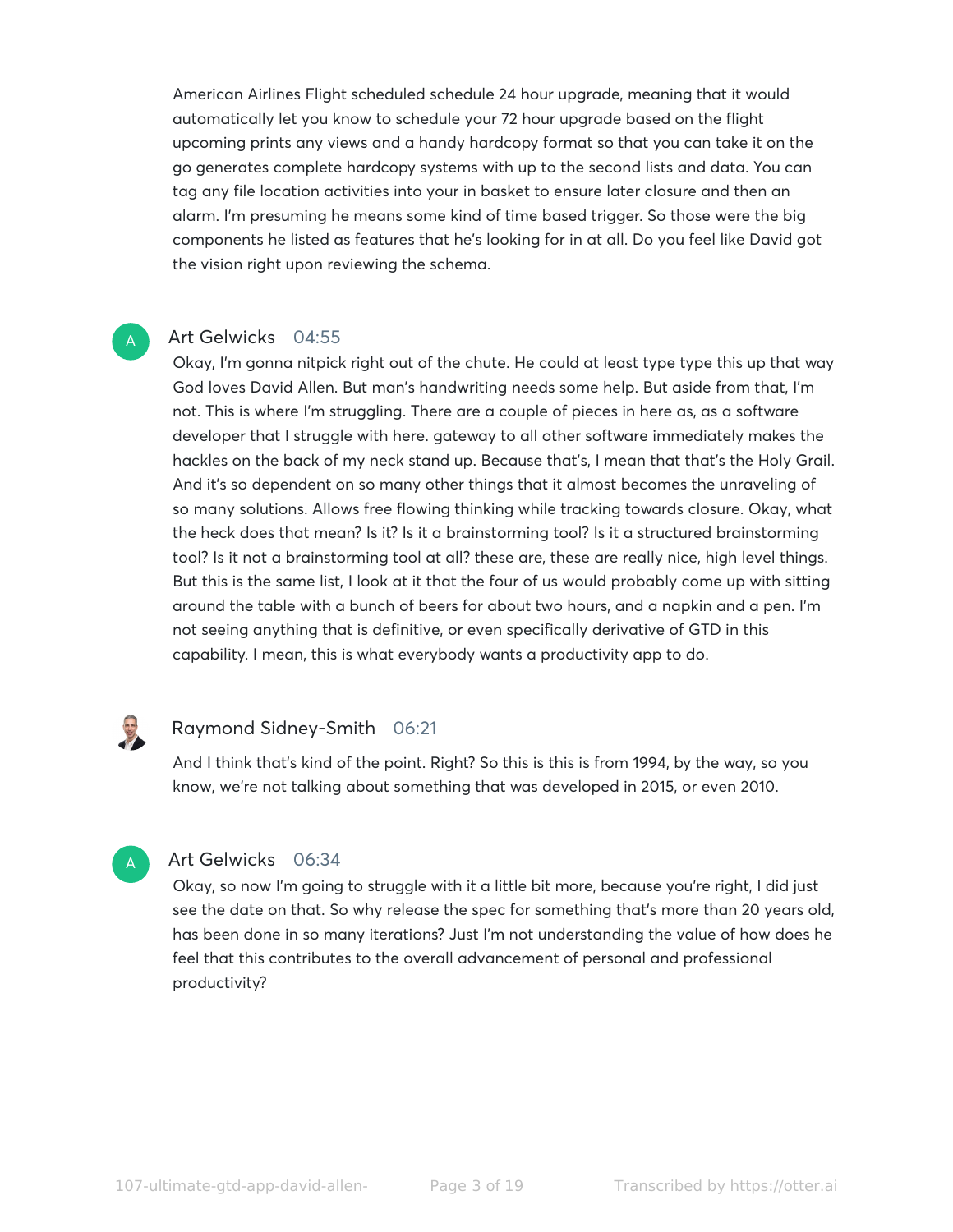

A

#### Raymond Sidney-Smith 07:01

I don't think that he thinks that anyone has built what he wants yet. I really think that's what it is. I mean, in the GTD summit, he said as much when he talked about it, that no application has gotten close, yet other than the productivity, which, of course, he led the charge with with regard to Eric Mac. But there are just some fundamental pieces that he talks about in and I'll put a link to this in the show, note all all the various areas and places, he's talked about the application development. And he talks about the fact that say, for example, with E productivity, you're able to list items that you want to do today. And then if you don't complete them, they kind of retract back into the system. So you have this temporary holding place for Oh, I want to do these things, you throw them into this. In essence, it's a it's a tag, and it then filters to that view, and then it goes away. If you don't do it today. It's like things like that. I think he's just he's looking for these finer pieces that are just not working.

#### Art Gelwicks 08:02

Those are individual features. And I mean, if you go through and you build software, I'm looking at this spec. And honestly, as at the ground level as a spec, somebody could easily build this, but I don't think anybody use it.

#### Augusto Pinaud 08:17 A

I think there's two elements, two elements on this one. And I agree, you know, we, we look at things based on on our personal experience, and it is important to to begin saying the person who make this note is not a software developer, okay, and this is nothing good or bad. And David Allen, that's simply a reality. The second thing is, over the years that I've been listening to getting things done, and, and so forth, and so on, you know, people is always looking, when the new applications come, what we have is the response of a developer, okay, doesn't matter who you pick, okay, of the interpretation of the book, okay. And every application that has come has come in to say, you we are the ultimate GTD application. This is the first time that was what the document was interesting for me is the first time that he commands, okay, this is based on what I wrote, think is the ultimate, you know, or should contain the ultimate application. All that said, The problem with this document, as great as it is, is that the more specific you make this document, the harder is going to be for the people to implement it. And I'm not talking about the software developers now I'm talking about the public, the person who is going to buy this, you know, think about this, if you grab a software as Excel Excel is being out if my memory serves me right since around 1982 Okay, it has the original version was a 5000 page manual that I don't think many people read. Okay, but how many people use Excel on the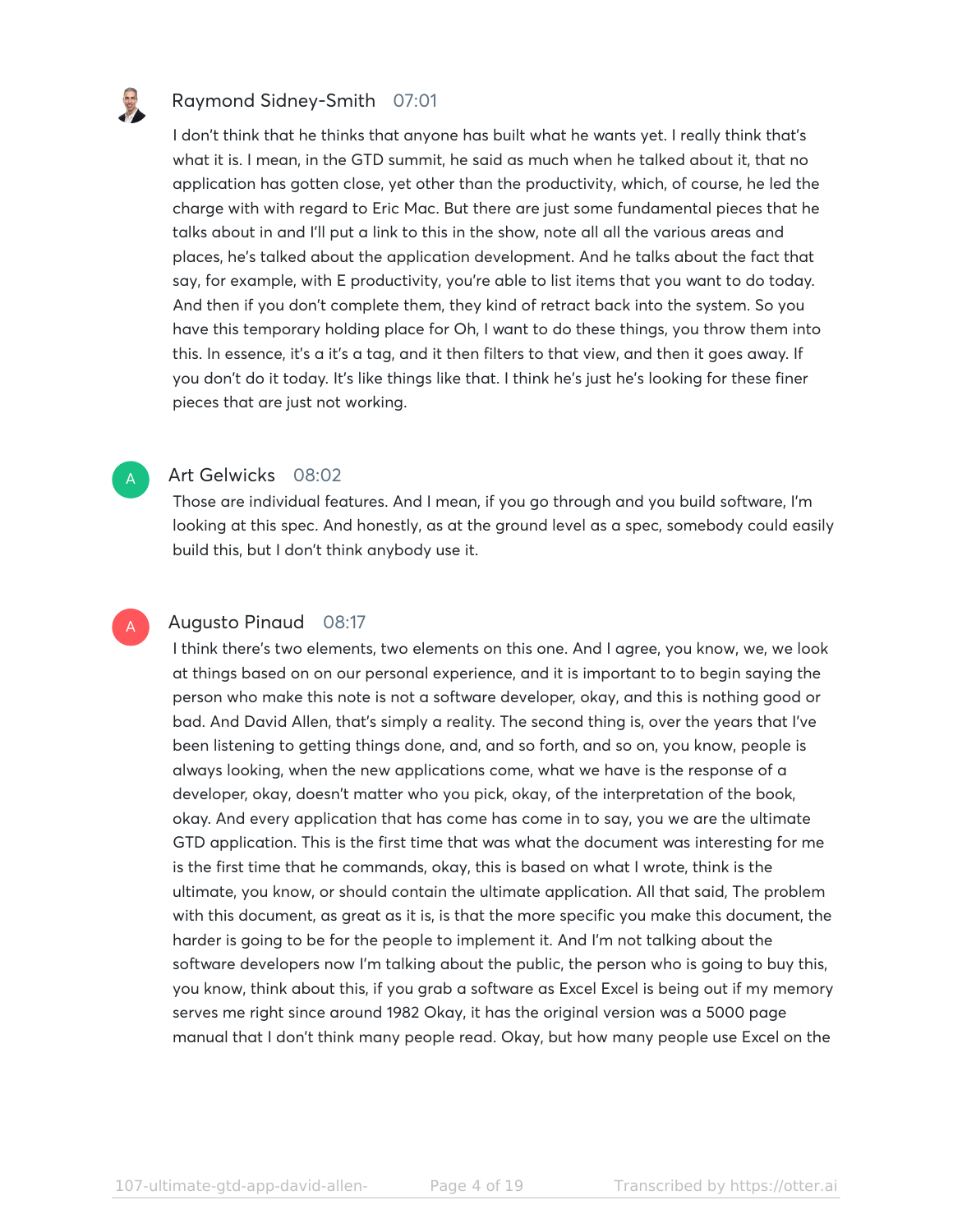day to day, things that cannot use more than the basic things, even I can. If we look at it, there is people who use Excel day to day that don't know how to do operations inside of Excel. So the problem with implementing all this is you have the guidelines, but at the end of the day, who is going to take the guidelines and run with it, and how much value they are going to get on the automation of all this? So I think these notes need to be look from both perspective, one from that developer, as you're saying, as a person who have that experience, I don't, okay, into all that software development, you look at this document, from a different perspective than the perspective, I'm looking at this document. And it's okay, when the client come and bring me this printer paper and say, This is what I want to do, how I'm going to explain to them if they can or cannot, with the tools they have, because the other problem we are going to have, and that is getting better and better as we get more web based, is Where are you going, because if you implement this on Lotus Notes, or OmniFocus, or you go now to the PC, or to the Mac or to just iPhone, it's going to change the tools you're going to have and the features, you're going to have to implement all this.

### Art Gelwicks 11:44

Okay, I will disagree with you at that at all. And I don't want to come across as negative on it. Because it is an old document. And it's around 94 was a time period of a different type of software design and a different platform of application. Looking at the document itself, stripping off, you know, all the core requirements and just saying, okay, is this buildable based in current time? Could someone construct something that would meet David Allen's basic specification? and looking through this? I'd say, absolutely. There are functionality, there's functions and features in here that are readily available. Now, there are more complex pieces that are helpful to see illustrations of for example, there's a page in here that talks about the in process. So he's got something coming into his in basket and is going through his logic tree of what he does with it. Those types of things are really useful for people to see as illustrations, even down to the first p or the second page where you're looking at this high level mock up of a navigation with projects and next actions and waiting for someone could use this as their own starting place, not from a software development standpoint. But using tools say Evernote or notion or something like SharePoint, to go through and construct something that would be very close to this mirror the model that he wants, and then be able to tune it and adapt it. So I think it's an excellent example of his thinking. I'm now of the opinion that maybe the title of it being the GTD killer app is doing it a disservice.



A

#### Francis Wade 13:36

I agree. I agree with that. I think the document is a it's an interesting historical artifact.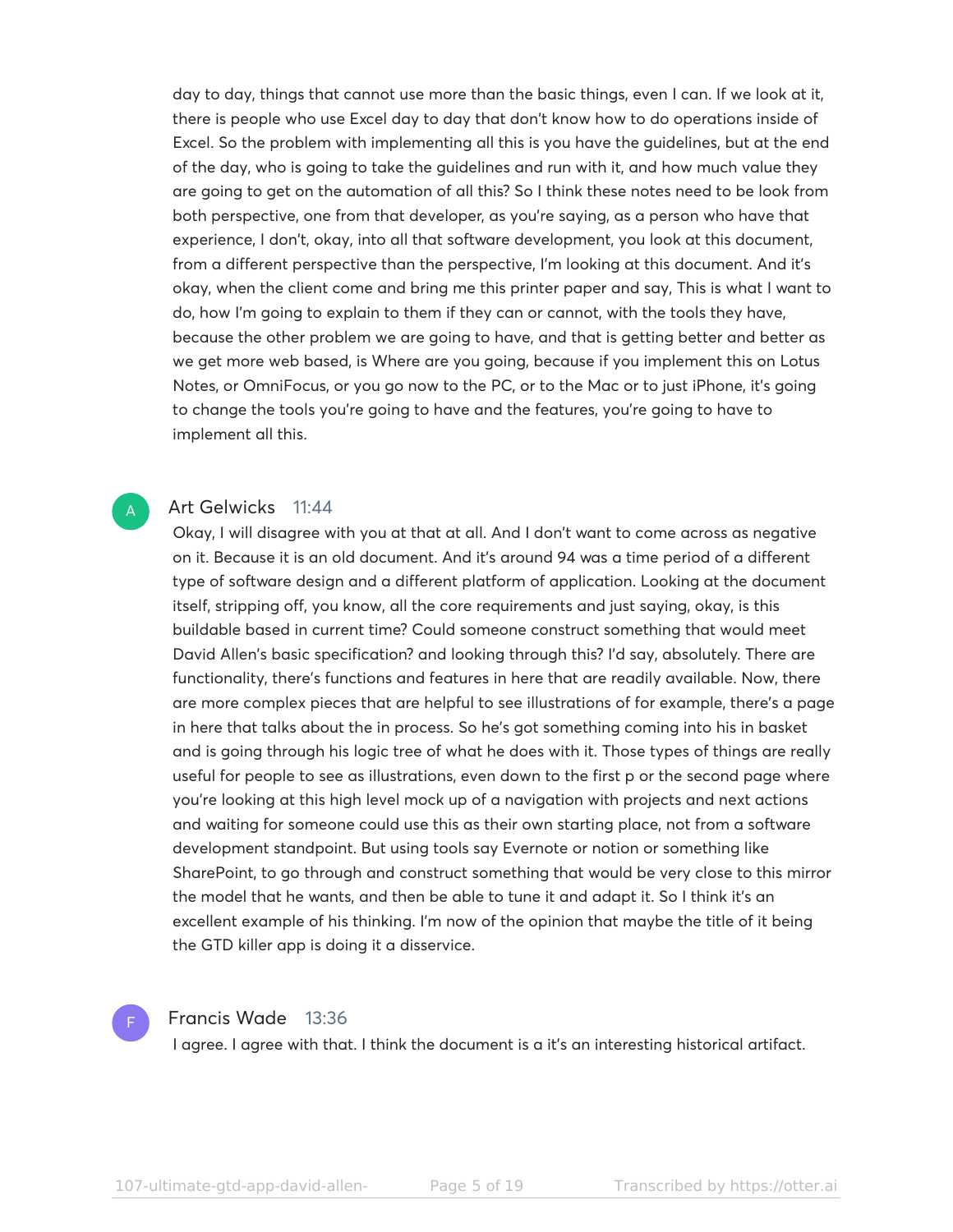However, that doesn't make it the basis for good software design. And I think that's why the two, the two programs fail that, that tried to build on these on these specs.



#### Raymond Sidney-Smith 13:57

I think there's two different kinds of things. Wait, what two applications failed? I'm not like an activity still runs and David loves it. Yeah, he



#### Francis Wade 14:06

loves it. But they're not commercially.



#### Raymond Sidney-Smith 14:11

They are commercially successful. I mean, they still run I mean, just because Eric Mac is limited by what he feels like other systems can do is like I'm what I'm challenging is that monetary success is not necessarily the arbiter of or the measurement of David's vision. Right?



#### Art Gelwicks 14:34

Well, I mean, not, not to not to tangent there. But I mean, he put out a platform, and I'm gonna call it a platform because it is adaptable GTD as a platform to cover as broad an audience as possible airgo the applications should reach as broad an audience as possible, if we surveyed our listener audience, as to how many people either have used have heard of or have any idea what productivity is I think it's going to be a pretty small number. So I don't I don't know that I would say that it's a successful application, it may be a successful implementation of a particular vision. I'll give you that one. But I don't know if I'd qualify it as a successful solution.



#### Francis Wade 15:17

The point is, is that he didn't, he didn't get what he wanted,



## Raymond Sidney-Smith 15:20

right? That is true.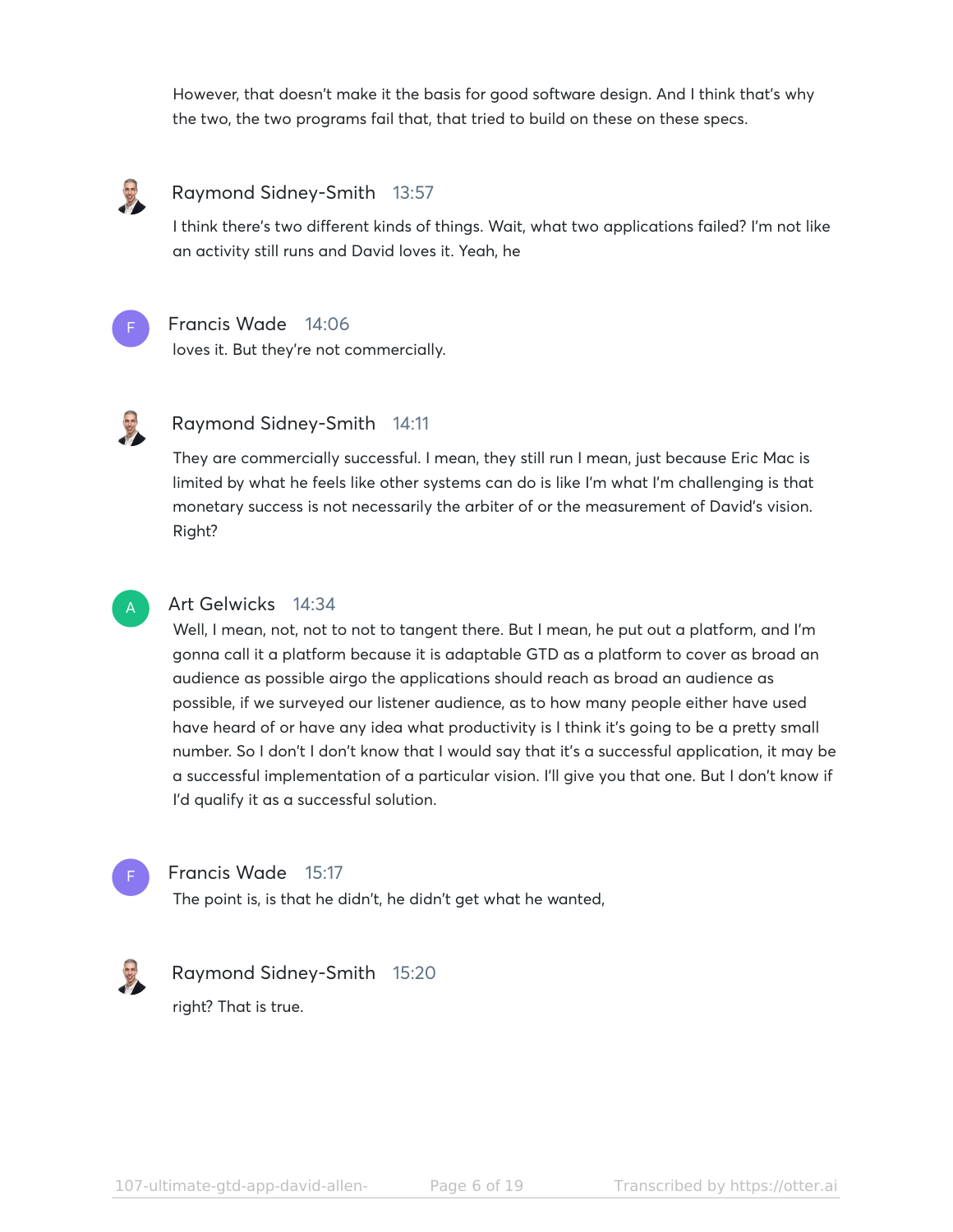#### Francis Wade 15:23

F

A

F

I don't mean feel in an engineering sense. I mean, he, he obviously released it at this point, because he said, neither of them got to where I wanted to get. And I think I think there's a reason for that, which is that any software and I've seen other people try to do this with software based on a book, The software is, if the software is intended to implement the ideas in a book, that's very different software than that, which is intended to solve those problems. That the to divert. And what you can put in paper, and what you can get by with, in text, when you write a book, you cannot get away with in software. The two, the two activities of developing for a book and developing for a live user in 2020 are two very, very different activities.

#### Art Gelwicks 16:17

It's similar in analogy to when you have a movie made from a book, that the two, the two may have the same core. But they diverged very quickly because of the difference in the medium. Well, it's the same thing that we're talking about here. And, and again, I'm not trying to be critical of David, I think he he's got fantastic ideas and establishment here. But I'll throw this out there. If he's had this idea for an application since 1994, and has not been able to get to a solution that he thinks is what he considers the killer app. To me, there's one or two problems, either one, he's approaching it wrong. or two, there's some complexity in the underlying system that makes it basically impossible to build an equivalent version. And I'm not sure where the challenge is, but there's a roadblock in there somewhere that is preventing the construction of the, quote, killer app. But I think again, we're doing it a disservice by continuing to use that phrase, because we all know, regardless of GTD or any other system, there is no killer app for any implementation, because everybody has their own variations of it. And we have to take that into consideration. I I personally, I think that's what's derailing, at least in my mind,

#### Francis Wade 17:41

right. And that's the difference between a killer movie and a killer app that says, a movie, you know, you consume in a couple of hours by watching it, it's not requesting that you change behaviors, and it doesn't expect you to come in with any behaviors that are any different from basically passively watching. But a productivity task management app builds on what you're already doing, and has to take into account. No current technology, this was written before the internet was popularized and available. It's not it was before more battle is around. And our behaviors today are very, very different than they were in 1994. So if someone were to try to go for the killer app, the place to start isn't, isn't from ideas that were written back then it's from what are the problems users are trying to solve today. And that's really the only place to start from if you really want to do commercial

107-ultimate-gtd-app-david-allen-<br>
Page 7 of 19 Transcribed by https://otter.ai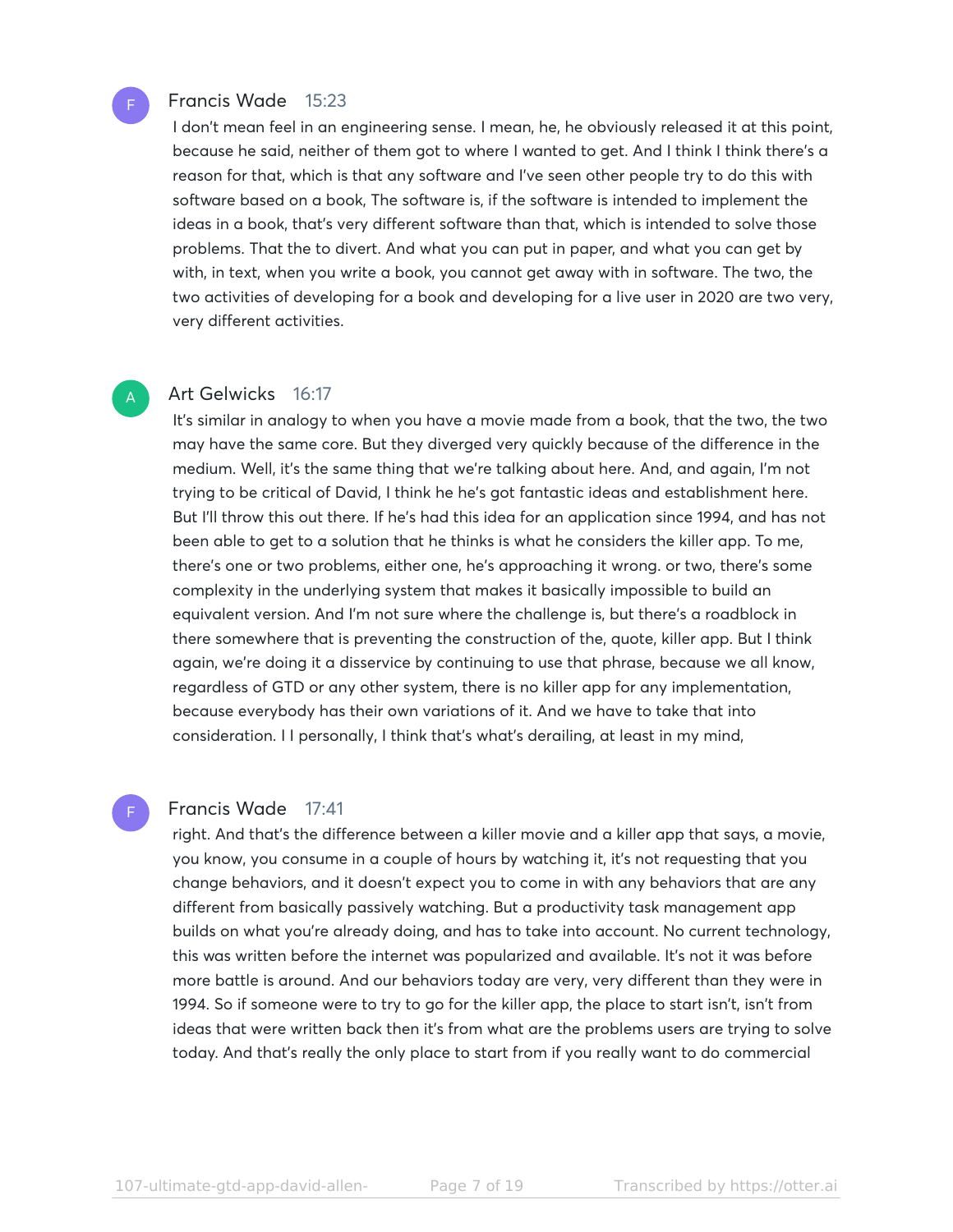software, that's going to be popularized on a large scale.

#### Art Gelwicks 18:46

So let me ask a side question. Maybe Maybe we can circle around this thing a little bit. If we take this document as not the quote, killer apps, but but his vision for the solution based on current state of technology, current state of productivity solutions. I think it's doable. I think it's functionally capable to map to all the things we've talked about so far. There's no reason why this couldn't be created. The question is, should it be? Should there be one, quote, GTD killer app, and I had the same basic reaction when writer Carol brought out his printed bullet journal, because one of the core aspects of that was the fact that you could make it whatever you wanted. But as soon as you have a quote, official, something you've established a yardstick to measure everything else by whether that yardstick is accurate or not. So I have to go back and ask Should we have a specific app?

A

#### Raymond Sidney-Smith 20:04

GTD is supposed to be considered a mental model, or David, I think has sometimes talked about it as a mental operating system for life and work. And so if we think about it from that perspective, what he's trying to do, he's he's trying to build the software that you use on top of the operating system. And that, in and of itself is a complex task. Right. That's a that's a that's a hub, if there are no problems, they're only projects. That's a big project. And so I think that I think that the notion of having a an application, a one single software for everyone is pretty foolhardy. I think that you need many different types of software to fit just the four of us. We all have very different needs and wants as it relates to very subjective things about our software. Better yet. All of the people on the planet, I think, for GTD ears, if we narrow it down, just to that small band of people who who practice GTD has vision works. I mean, his the what he's the the schematics of what he drew out, I think, fundamentally work. Will it be all the features that everyone wants? I don't think so. But I think just staying true to form is, is what he's trying to really get at the heart of is that these are these are the components he feels like are necessary to practice GTD. Well. Does that make sense?

#### Augusto Pinaud 21:40 A

Does it make sense also, let's let's let's make a quick query in here, I, my system has been a nominee focus, his only focus came out or probably before that it was an outlook but your system, I know Ray system lives in, in remember the mail. So where your system leads, if we go and we'll all of us will come and make this document. So let's ignore everything else,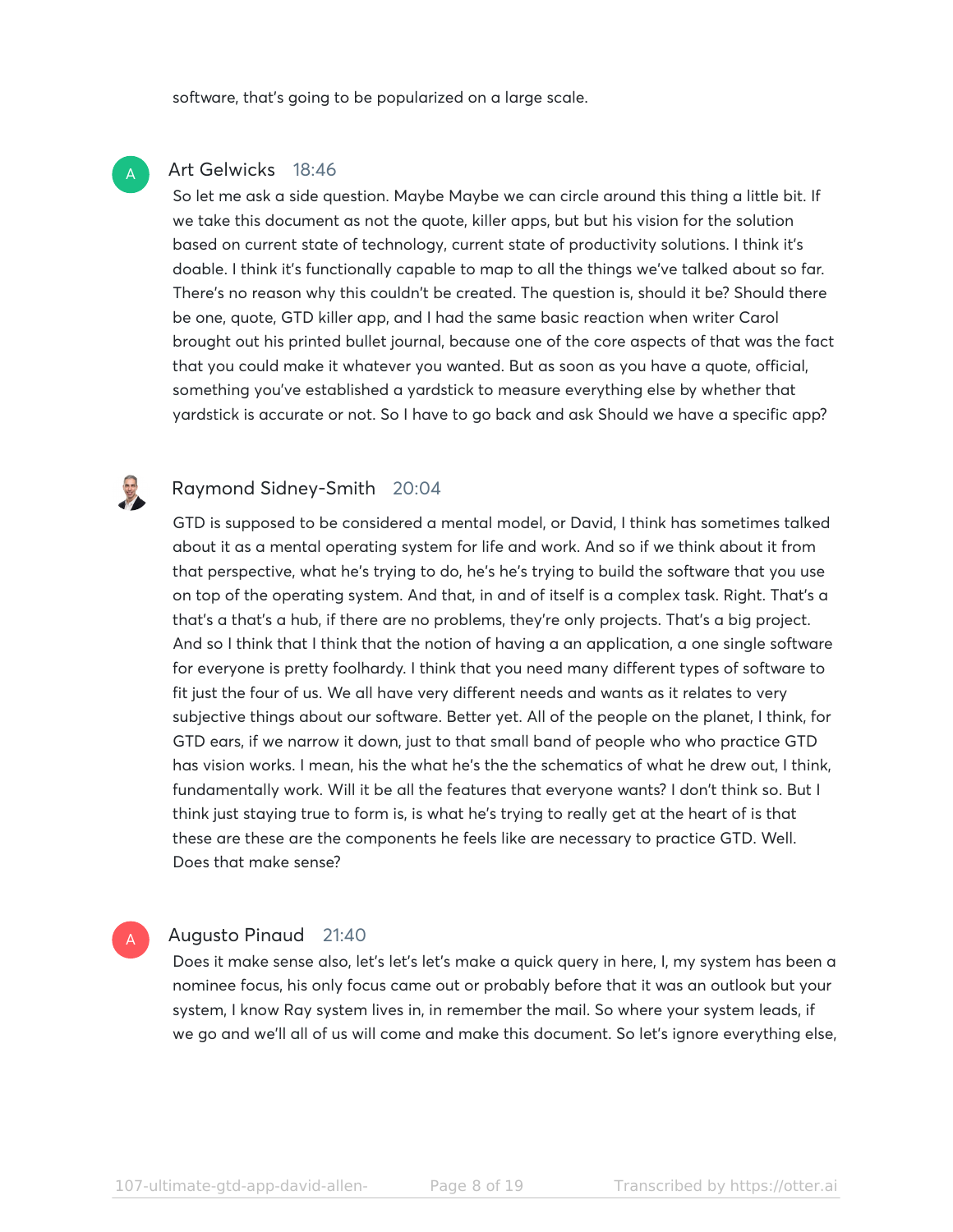if I will go right now and pick up set of base of papers and make what will be my ultimate GTD app. You know, there will be elements on there that may or may not exist, and may match or don't match this document. I think what what is interesting about this document is what was the criteria, he was looking into that app in 1994, but also where what he was considered. And at that time, I'm probably to this day, the basics of what he need to really be effective into that getting things done, or into his own system of getting things done. If we get this document and you go and make an art project because of your own specific realities. What you do for work, your life, your own set of variables, that application will, there are certain things that are going to match, there are certain things that are going to be different. What I think is great about this is it gives the people the fact that that application may or may not exist, it doesn't exist, from his perspective, even as a person who invest with Eric Mack into building this, they could not, you know, we're able and we can argue with the limitations of Lotus Notes or we can argue with something else. But they could not make it happen. Can Can we make it happen? Yes. But he's going to happen the same thing. And we were discussing that some episodes back where Witter will The problem is, which are the features that you are going to be considering for your own GTD killer app that are essential? versus what are the the ones that I'm going to consider that are essential for me, you know, if you look at the second page on that, and we will put the link on the PDF on the notes, you know, he had the ability to push a button and get an agenda for the day, I will love to do that. Okay, that pulls my calendar, but then sick clean out of the calendar, what is there to block in a space versus what I really want to go and then give me you know, a rundown of everything else can that be done, of course can be done. The problem is I want to get it done on the platform that everything else that I have leave you know when we release Episode 72 where we talk about nazmi teams. What I think most B teams bring that is great is that it produced the opposite of what we are David Allen plages productivity application is thinking on what he needs for his own personal productivity. And that's what he'd make it that's what he needed for his own personal productivity when you add art personal productivity, Francis personal, productive To raise personal productivity, I was to personal productivity all that is out of the window,

#### Art Gelwicks 25:06

A

you hit it right on the head, though, you hit it right on the head, when you said a few minutes ago, you mentioned wanting to build this in your own tool. And I think that's the inherent problem we all run into. We all have our own tools and systems that we trust right now, because this stuff has been around forever, or at least since 1994. And before. So when we look at something like this, we start to say, what can we do to implement this in our own tools that we're using? The problem is this type of a spec, and I won't just single out this one, any type of a spec, you try to define, to implement a set of business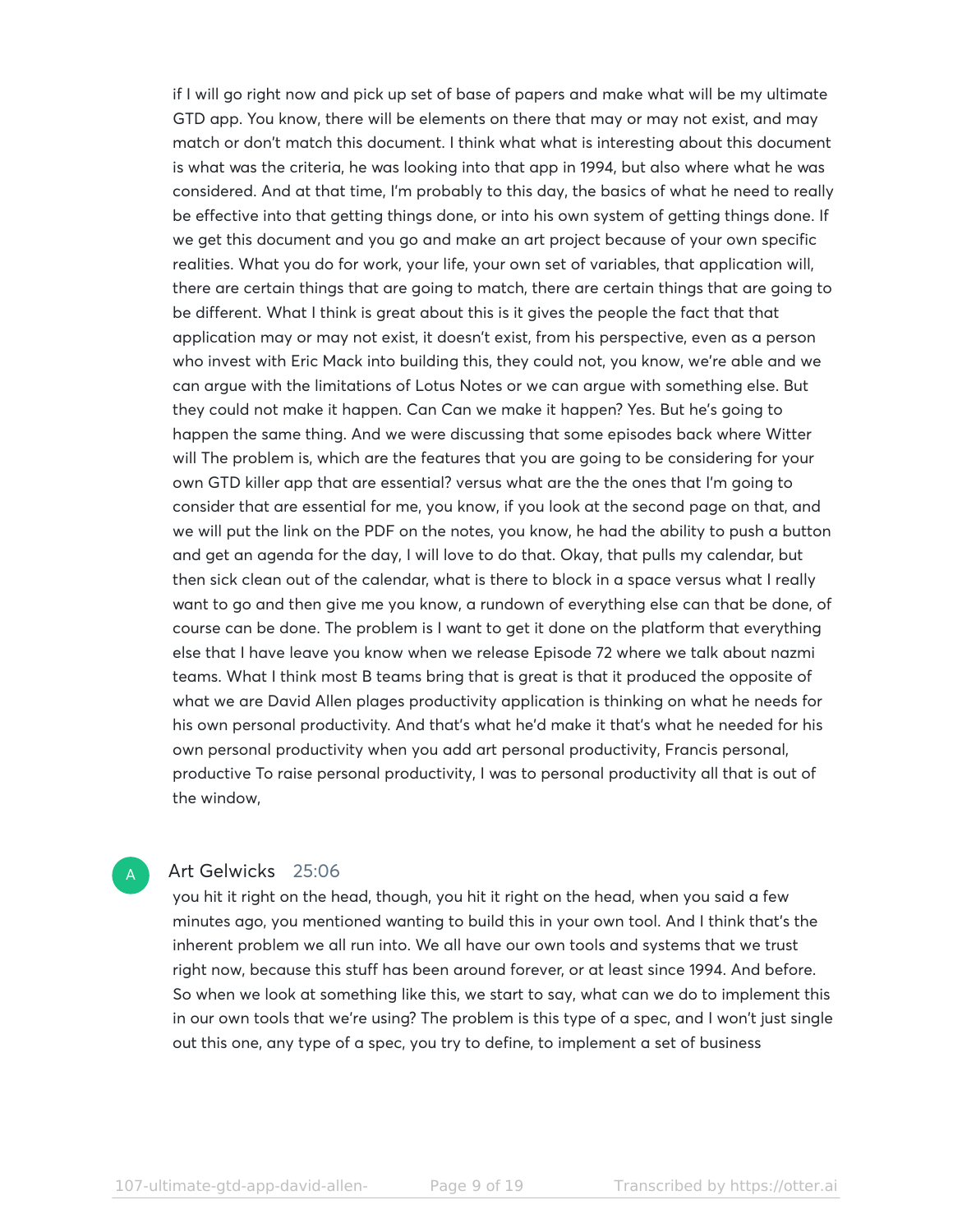requirements into a particular platform has to be conceptually high enough, but functionally detailed enough to be able to match up with the capabilities of the platform. What that means, though, is that means that you have to have a deep understanding of the platform capabilities, you have to be an Evernote expert, a notion expert, a SharePoint expert, to be able to work backwards into the requirements. So if you're not an expert in those tools, the next option is give me an app that does all that stuff. So I don't have to be an expert in another platform to try and build this. This is where we get into this recurring challenge. And I'm not going to say it just for GTD, I mean, across the board in productivity, we're looking for that quick turnkey solution, the silver bullet that solves the problems of trying to implement something that it guides us through it. And I and I'm looking at one of the pages specifically in here that called out to me, he has a page in the document well down in the document that talks about coaching feedback, where you're trying to do something or coaching messages where you're trying to do something, and the application is actually taking you through GTD coaching to get to that end result. That's a neat concept. I like that capability. But the gap that you have is that the platforms, people who are experts in the platforms, aren't GTD coaches, and the GTD coaches aren't experts in the platforms. So there has to be a lot of synergy between those two parties to be able to come up with solutions that allow you to have this kind of virtual coach in an application. And you run into that a lot through this. So I think we've got that core challenge of, we assume that there's a way to build a tool that does this. I don't think there is, I think there's ways to build multiple tools. And we're seeing that as we look through this. You mentioned having a daily summary. Well, what popped in my head is, well, that's the front page of Outlook. If I go in Outlook, I see all my emails, I see my calendar, I see my task list right there. I've got it right there on one screen, therefore, it's my killer app for that particular need. Is that the case for everybody? Absolutely not. So I don't want us to get too hung up on that part of it. But I think this is a great opportunity for the productivity community as a whole, as Francis mentioned, to look at a historical document to look at where a lot of this thinking was granulated and concentrated so that David could push his methodology forward, which triggered a lot of other methodologies not only derivative of that, but also inherited from, and I think it's one of those things where let's look at it at what it is this is. This is gonna sound ridiculous. This is like the Constitution of GTD. This is the framework, the founding father framework. It's how we interpret this today, that makes the bigger difference.

#### Francis Wade 29:05

F

I like the idea of that because it It allows you to appreciate document like this, but but at the level of sort of constitutional level, which you might say is principles. But the application of the specifics, the specific behaviors. I doubt there's anybody who uses implemented GTD the way David Allen implemented GTD at the level of specific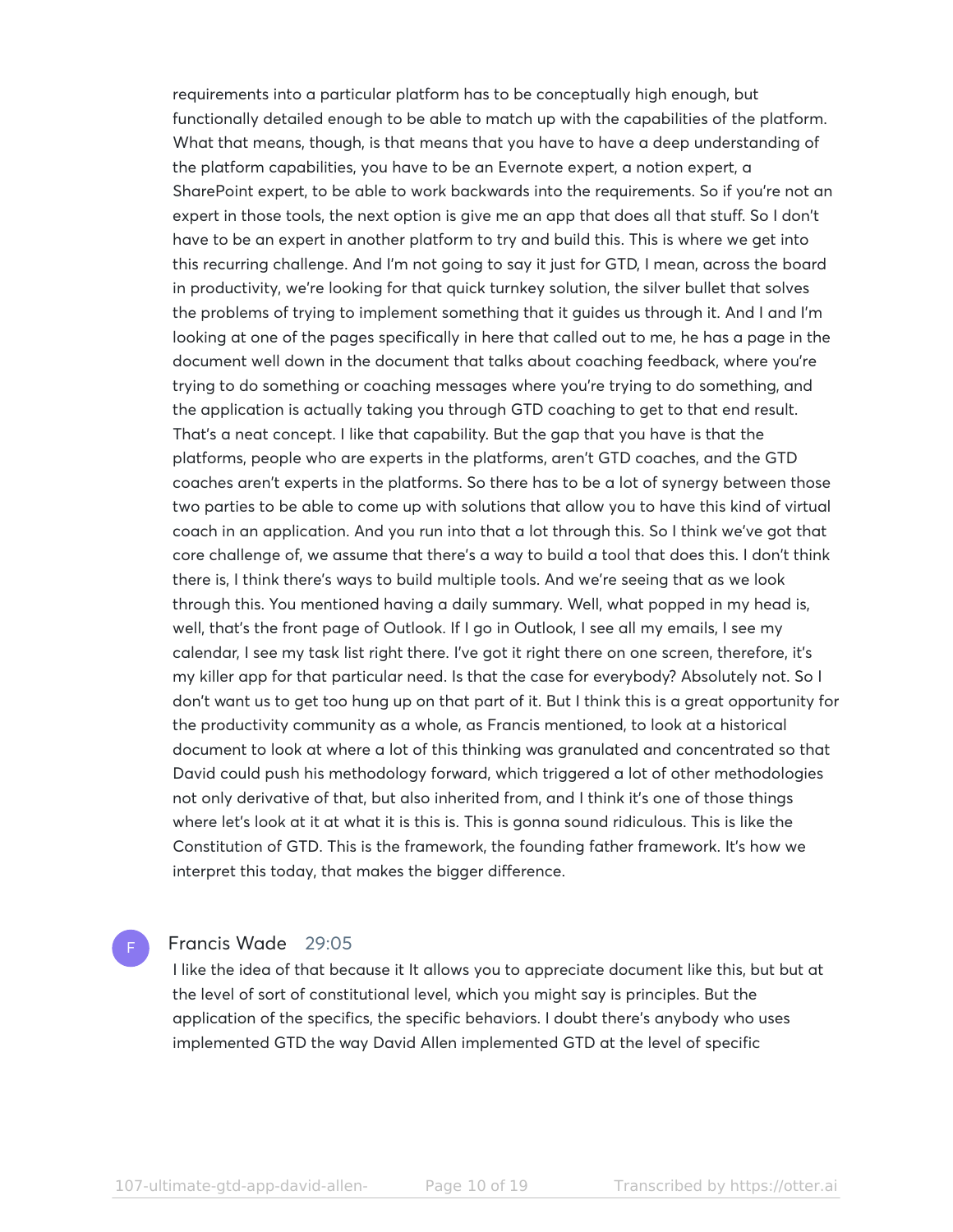behaviors because nobody copies anybody else completely. There's always some variation. The problem is that you can take principles and apply them to different software and say they are they're all supportive of the general principles, which I think is true of all the task management software. They generally support GTD principles. However, when GTD gets down into the weeds are the behaviors that comprise GTD such as the ones that are described here. That's when you run into trouble. principles, yes. But specific behaviors vary by individuals, so much so that trying to have someone use the same software to follow the exact same behaviors, I think is to get to where Ray's going, which is everybody wants their own version of, they don't want their behaviors to be prescribed to that level of detail. First, they just don't have the sort of autonomy. But I think just in terms of practicality, back to what I said, I don't think that's anyone who has implemented the behaviors that David Allen has implemented in the way that he has done it. So the software, he's the description he's written is fine for him, and maybe the one or the person on the planet who follows those behaviors exactly the same way. But then once you start wanting a bit of a difference in the behaviors, you then need different software. So software is not generally forgiving of you wanting your own behaviors, it just, it just doesn't work that way.

### Raymond Sidney-Smith 31:08

3

So there's an inherent conflict between what we're talking about, which is that I'm trying to kind of summit what is the inherent conflict of what we're talking about in the sense that if you have a prescriptive application, then there is a problem of subjective or preferential bias. So the individual will want certain things to change. And that will not fit the prescription of the GTD practices that David Allen has itemized on the other side, then is flexibility. And when you create an application that is too flexible, then when you can do everything five different ways that requires a lot of training, to use the application, and then lower levels of user adoption. I'll take a case in point I used to be an independent consultant for a technology called time matters, which still exists, it is a legal case, practice management software, or legal practice management software. And you could implement GTD to a tee for exactly what David is talking about here. And including the prompts, and everything else like that. Now, it's for legal case management, right? So it's, it's so you could run a law practice, not a GTD system, but you could totally adapt it for those reasons. One of the jokes that I frequently talked about when when training people to use time matters. And billing matters, it's it's its invoicing companion tool, it was that you could do everything in time matters five different ways. And that was a problem for people because they just wanted one way to do things. And because you had a keyboard shortcut, and you could find a way to filter and automate this particular piece. And you could go into the file menus and drop down and find the functions there. People just were so confused about where they should enter any particular function. And that's a real issue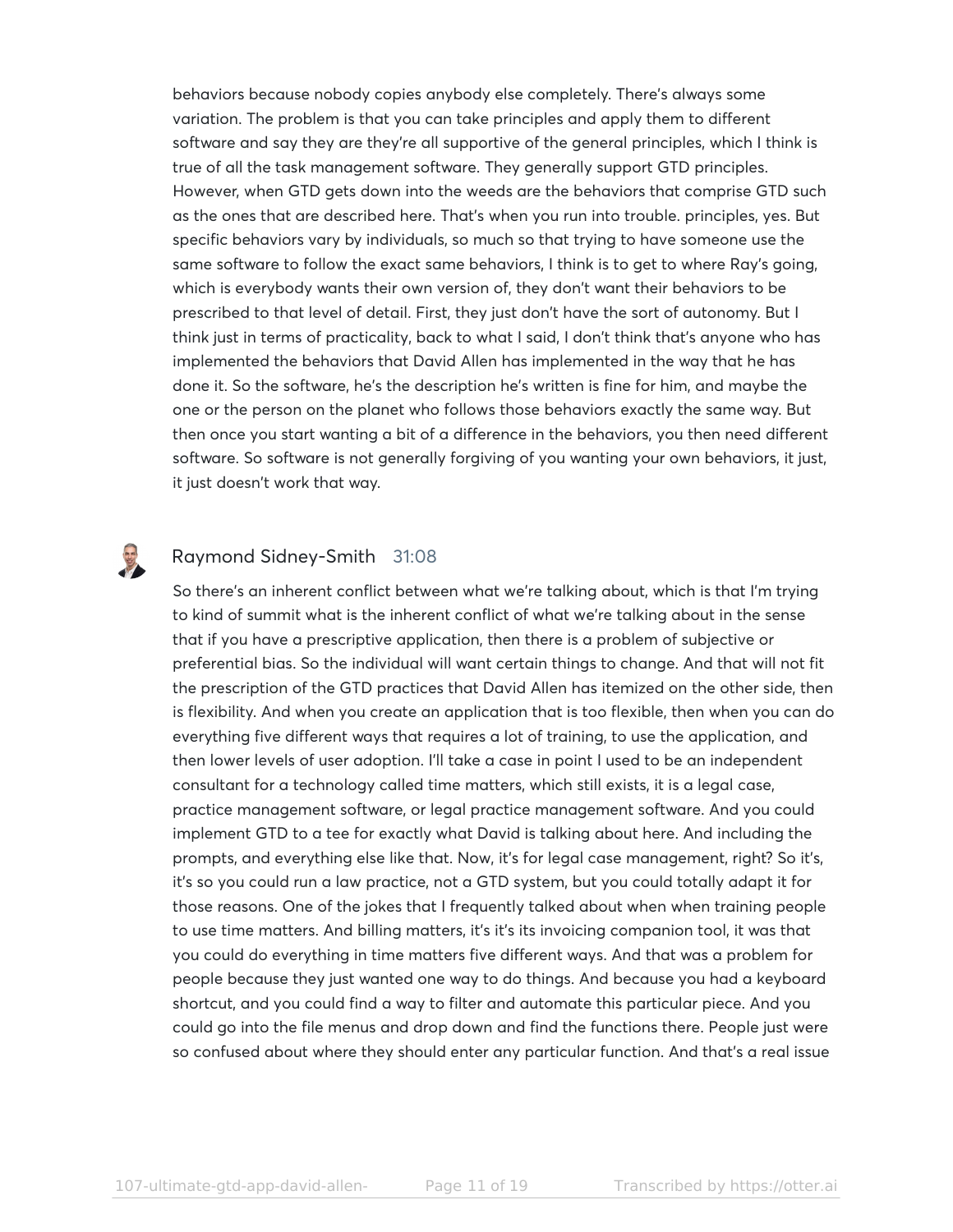that every developer needs to address, which is, how much flexibility Do you give to the user on the front end? And how much flexibility Do you give to the advanced users on the back end, and you need to you need to get to some level of balance there. And that's just always going to be a problem. I think that that's always going to be an issue, which is why, in kind of my opinion, the schema that David provides, is great for him, and probably for a vast majority of GTD practitioners, but the number of people who will actually use those features is probably going to be slim. So they would need to be turned off until they wanted to actually see them.

#### Art Gelwicks 33:53

A

I agree with you completely. They're right. I mean, you if you look at this type of an approach, and I'm trying to compare it to how we would construct something like this, I'm I'm in a build mode for some reason this morning. This is the type of thing that would work really well on a platform that allows templated solutions, because if you look at his pages and just translate it in a raw manner, there's sections of this spec that are useful for some not for others, therefore you do or you don't want them as part of your application. You either want to turn it off or not having there in the first place. Well, if they're templatized, you can just turn on and turn off the pieces that you do and don't need. Does that violate the core integrity of his vision for this? Yeah, probably. But honestly, that was 1994. We've moved past that. Being able to provide and this is I'm fighting this right now I actually have an email to decide whether or not I include dashes and a social security number. I mean, it's it's this kind of thing from a user story. standpoint? Do you provide ultimate flexibility to meet every possible edge case? Do you build to 80%? and have that 20%? who's like, oh, wow, that's not exactly what I want, tried to draw them to the 80? Or do you just say, this is what it is use it as it is. And if you don't like it, sorry, go build your own. It's the classic dilemma. I don't think it devalues the document at all. I don't think it devalues the core concepts. I think it's an opportunity to I would love to see experts on the different platforms take a hold of this thing and start to try to implement some of the more complicated pieces of it. I mean, I'm looking at it and from the Microsoft world, this thing would make quite the fascinating power app. Because it could all be self contained. Would it be perfect? Absolutely not. It's Power Apps as a platform has its own problems. So I'm going to circle back to that key point though. And, and I think it's a problem in the productivity space. We keep looking for that miracle pill. And we have to stop that. And even something like this. If we just say that it is what it is, this is a thought exercise. And it's an opportunity for us to evaluate our own systems, our own solutions, the larger systems and solutions as a whole and look for opportunities to improve, then it has a great deal of value. If it's a roadmap to the perfect solution, well, guess what you're going to get lost.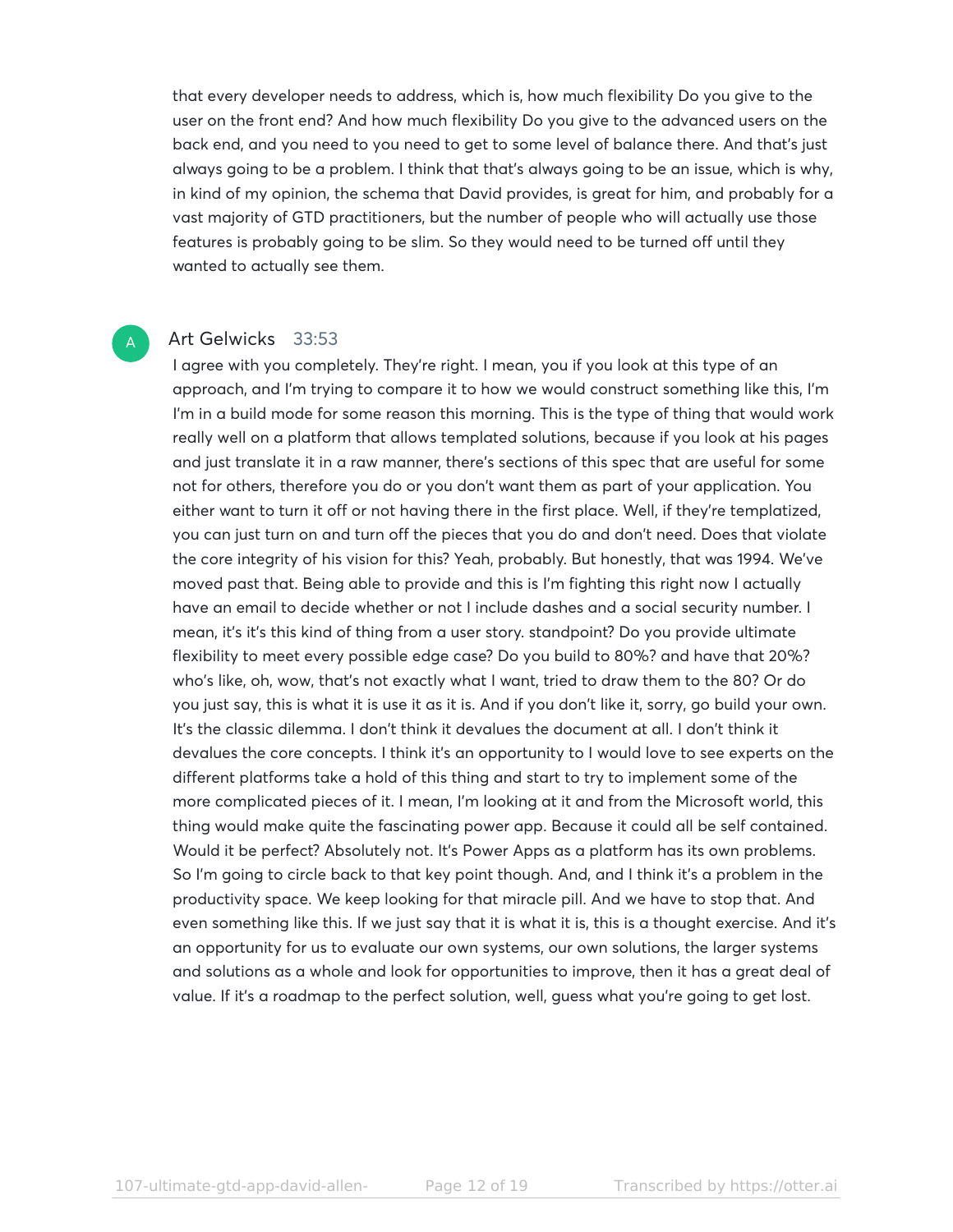

#### Francis Wade 36:39

I agree with that. And arguably, we wouldn't even be having this conversation if David Allen had implemented if instead of writing his book, he had implemented an app, if he had forgotten about writing the text, and just went ahead and tried to commercialize software that followed this spec. I don't think we'd be having this conversation today.

A

A

3

#### Art Gelwicks 36:57

That's a crazy good point. Oh, my goodness, think about that. Think about the number of software applications that have been written over the years around a productivity solution that don't have a book attached, that have disappeared. They came out, then people use it a little bit. Oh, this is great. This is the most wonderful thing. And then a year later, where are they? They're gone. So I couldn't agree with you more there. Francis. I think that's the crux of this is maybe cuz it's

#### Raymond Sidney-Smith 37:28

David. So this leads us kind of neatly to my final question for us all, which is what GTD app Do you feel gets closest to David Allen's vision here? Like what what are the applications on the market? Let's say that the the Pareto principle way 80%, there may be more in terms of what he's looking to accomplish,

#### Augusto Pinaud 37:52

I'm a good student is going to go to Step backs on that answer. And the first I will go into, into hardware, okay, and maybe a combination of hardware and software, because OmniFocus obviously, that is the app I'm going to discuss can't work on anything other than a Mac. But OmniFocus there is an article in the show notes from a guy from the Netherlands. So I'm not even going to try to pronounce his name, who got the the 19 pages of sheet and then create the shortcuts on iOS and with somebody and integrate them with only focus to to make his understanding of the David Allen killer app is a really interesting article to read. Recently, the last four weeks OmniFocus lounge, something called on the automation that now will allows you to have the same power you have any scripts on the Mac on the iOS. So you can really go from create integrate these workflows and these things where he will be able to pull from OmniFocus to other apps, bringing it really, really close to that universality of things that you can go open back and forward between the things using shortcuts and a script. The issue with this is completely geeky. Okay, it is awesome. It works. But it requires you to have a certain level of geekiness and a certain level of a certain time to be able to geek out you know, if you don't Can you do a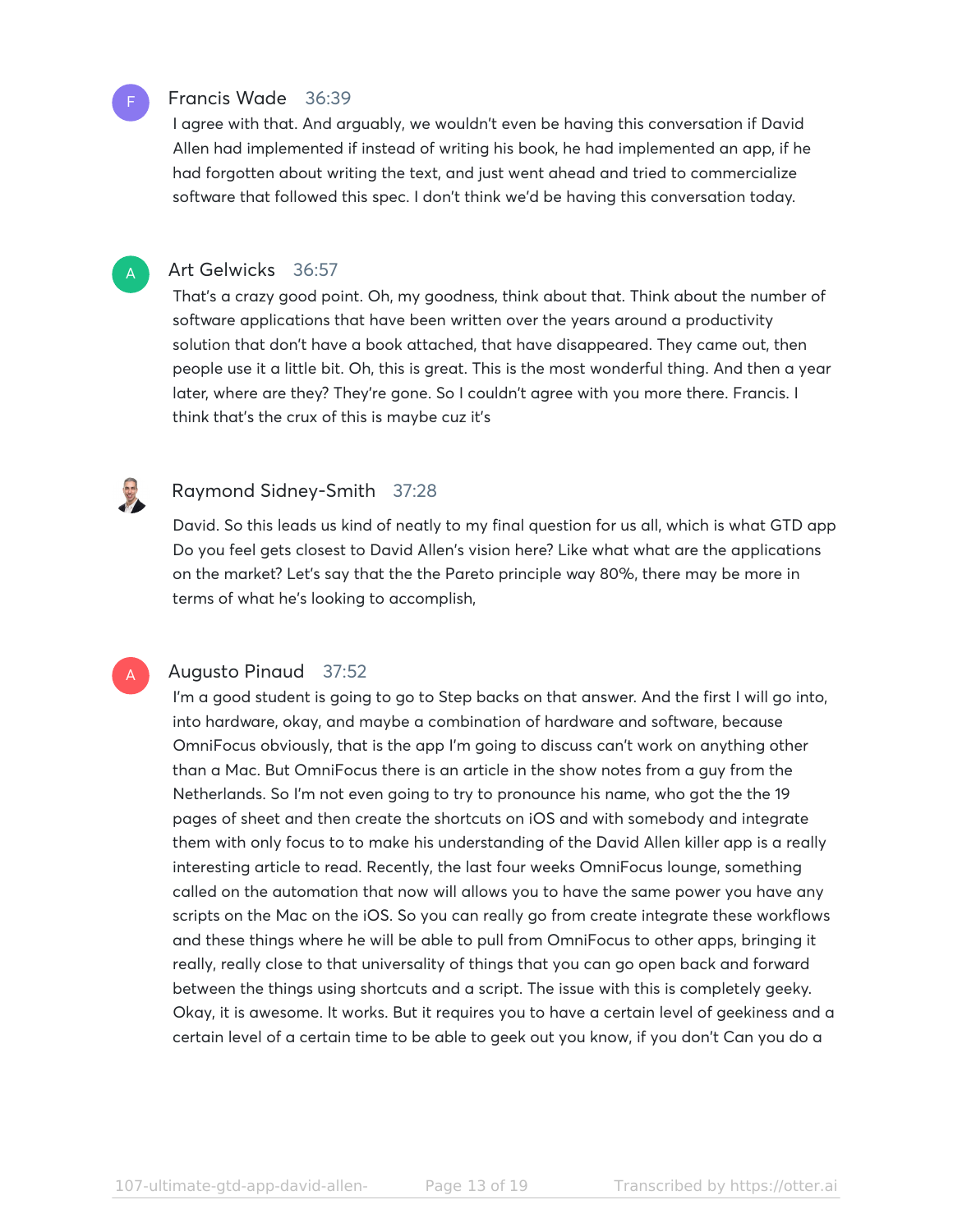lot of it? OmniFocus Yes, you can as you can and many other applications. The question is, where is your your time you know, me when I discovered getting things done 20 years ago, I had a lot more time Interest maybe into this geeking out and spending time, you know, at hours of hours of hours of hours of research so I could do this little feature. Now, I want the 20% work really well and the other 80%. Sorry, I don't have the time. It's on a Sunday, maybe and maybe someday I will get there, but maybe not. So that is the first answer that you need. Where are you? How much time do you have to tinker into this and spend time solving that feature so that way you can push a button on the iPad, and then synchronize the mind map that I used for think on the project with the project on OmniFocus? Or it's simpler to just copy the link or the URL for that document on the web and paste it on the notes of OmniFocus. That's now the first answer we need. Again, answering your question OmniFocus will feed a lot of that if you live on a Mac environment or an iOS environment. But anything really will do. If you know what is the 20% that you need to accomplish?

#### Raymond Sidney-Smith 41:12

So there are several applications out there that I think are doing the core functions of GTD practice. Well, and this is where I think David Allen is mostly blogged about which is, you know, if you manage lists, then you're doing GTD in a lot of developers perspectives. But in reality, that's that's just that's just the entry level stuff. You know, if you want to go into more intermediate and advanced level stuff, is when you're starting to facilitate the actual core functions that GTD tries to give you that mind space that headspace to be able to focus on the more creative and, and high focused actions that require your full brainpower. And that's what I'm, that's what I'm most interested in. And so there are a few applications that are trying pieces of this, I think, amazing Marvin, the team there is doing some really interesting pieces, where they're they're not focused specifically on GTD, but they're focused on being able to implement all the functions of it and giving you more features, like what GTD is trying to do, I think Nirvana is doing some of that as well. There's an application called, I'm gonna butcher their name, but it's either finite or fino if it's French pronunciation, but it's ephi. And OT, they are currently in they were an alpha, I think they just launched in beta on Android. And, and this is kind of the additional problem, right? So David is really looking to do this software on a desktop device. He noted in his, in our interview of him that he is really doing, you know, all of his work on his MacBook Pro. And he doesn't really intend to do that on his phone or tablet. And for the rest of us. That is not true. For many of us, we're doing work across many different devices. And we need that application to spread across all of those devices. So something like find out or if you know, is, is not useful out the gate, because it's only available on a mobile device or something like GTD next, which is also doing some really great work at at developing out the the task list management functions and project management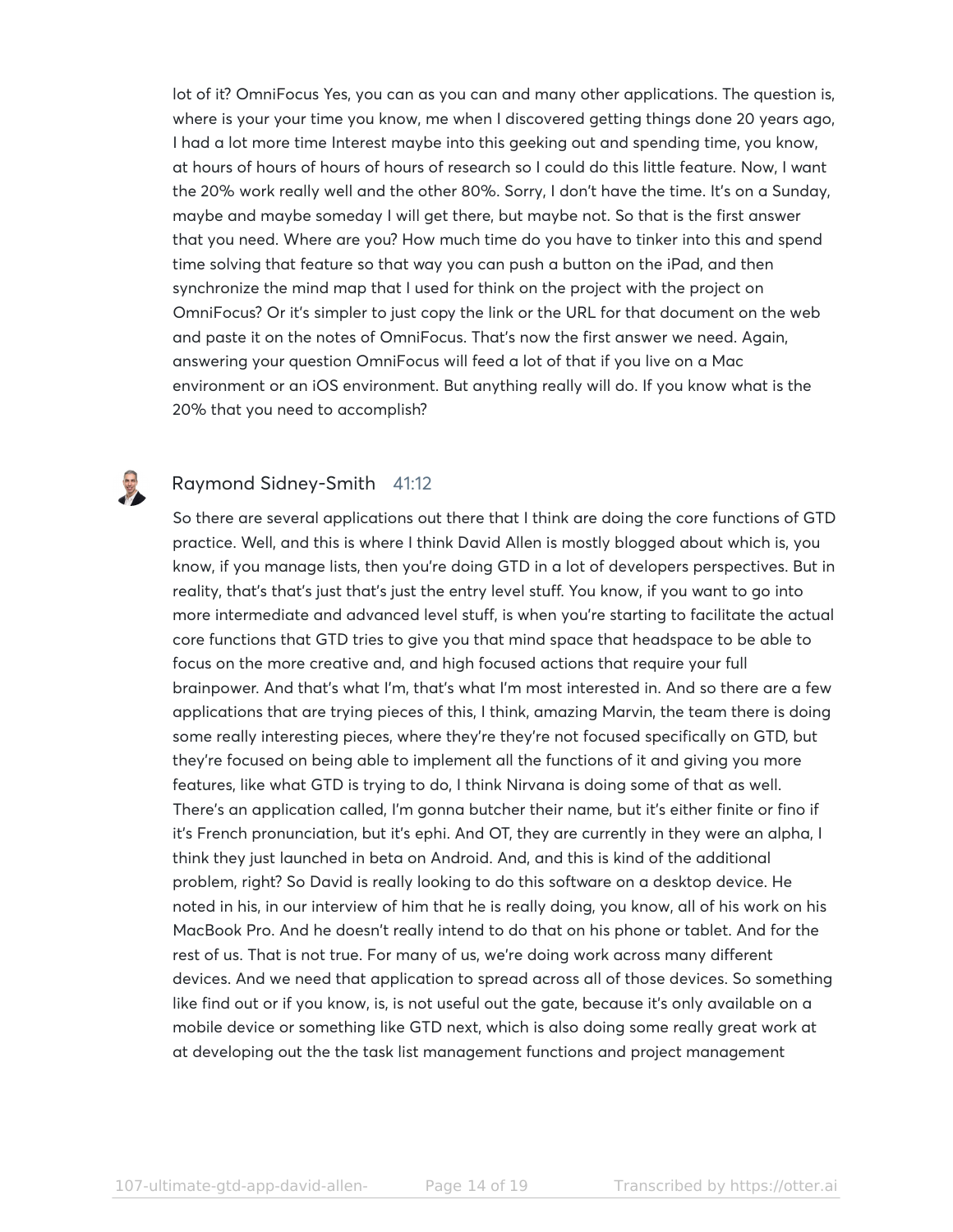functions. But then we missed the rest of the of the workflow map. If people really think about GTD, we're talking about not just action management, but we're talking about incubation and reference and calendar. And, you know, something that traditionally an all in one productivity system like outlook is trying to solve, which outlook doesn't do this very well. And, and connecting those pieces so that we have filters and rules that allow us to be able to surface the right information to get into flow as quickly as possible. And then to get us out of flow appropriately and track and maintain us throughout the day in a way that helps us stay productive even when the rest of the world is fighting against that point. So I think that there are some really interesting applications that are being developed. I am very much probably in the camp that the software doesn't exist yet, because we haven't quite understood as noted earlier, I think if for you to really build a fantastic GTD focused app, now that David has open sourced this schema, I think that more developers will be able to sit down with it and really start to understand it better. You could probably build this in Microsoft Access with enough time and grit. And, and and as you noted art you could probably build this in Power Apps. If if Google didn't deprecate the App Maker, you could probably also build it there. But you could probably still build it in Google using Google Apps Script. The point is, is that you need to recognize how much of this you need, and then go look at the applications that are out there that are going to help satisfy that. And then if you need something additional, like the coaching, maybe that's just a set of reminders that you prompt yourself with using another application and getting the appropriate triggers there. So for myself, I've been able to do a lot of what David's talking about using remember the milk and Zapier connected to other applications that integrate it, because remember, the milk isn't going to handle reference for me. And to some great extent, it's not going to handle waiting for us from for me, since I handle waiting for is in a different way outside of Remember, the milk, then traditionally, is considered a list in GTD applications. Generally, I think it's kind of foolish, the way in which people have interpreted the waiting for list. And and in a modern world, you know, since David developed, the the principles of GTD waiting fours are and should be adapted for the way in which you communicate the follow up, not passively making a list and hoping that somebody gets back to you with regard to those things. So it's, it's about really, really deeply understanding GTD for yourself, right? Understanding your productivity principles for yourself, and, and going beyond GTD, for example, if you just understand how you work, what is your work style, what are the things that need to be shored up? What are your weaknesses, the things that you know, you don't do very well, maybe you're not very good at organizing. And and so your files and your desk, your digital files, and your digital and your physical desk are just messy? Well, how do you support yourself in those ways? with software? How do you support yourself in those ways through other behavioral interventions that make sure that you're staying on task and on track to your goals, projects and actions? I think that's the kind of stuff that we need to be thinking about more, when it comes to finding kind of the ultimate anything, or the killer anything, we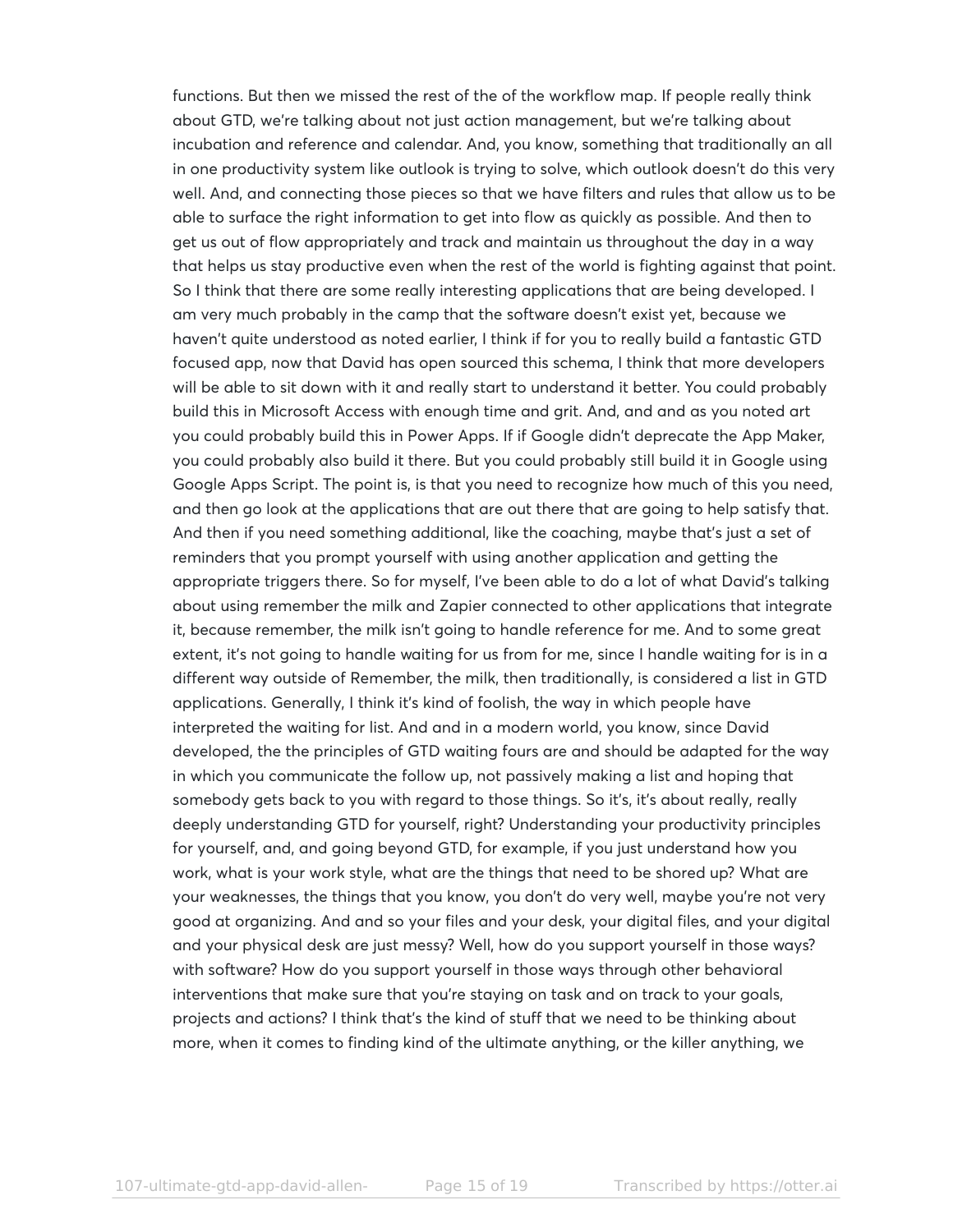want to make sure that we are finding the tools that are keeping us on track. And if they're keeping us on track, then it needs to probably be more than one tool, I just really don't see one tool doing everything.

## Art Gelwicks 47:32

A

No, I agree with you completely re there is no tool out there that can do all of this. Not singular, not in the consumer space, at least there are tools in the corporate space, but they aren't individual tools, their entire platforms. And they require a deep understanding of how the platform works and how it interconnects to be able to meet these requirements. But two things occurred to me as you were talking, they're the one thing and the second part builds on it is that if we were to get a, quote, killer app from somebody, how would we know that it's the, quote, correct implementation, because to know that, you'd have to be a GTD expert to be able to compare what they've done with what the concept was. So you have to be an expert in the business requirements to understand if the platform was configured and constructed correctly. Which leads me to my second point, I think the better expenditure of energy is to become experts in our own systems. Don't spend a lot of time trying to figure out what the best way to implement somebody else's particular killer app is on a particular platform. Put that energy into your own system, put that energy into figuring out what you need, what you don't need, beg, borrow and steal from all of the ones out there. Get comfortable with the tools that you like, and then configure your own. Yeah, it's a big step for a lot of people. It's not the easy turnkey magic pill that I talked about earlier. But I think it's the only way you're going to get to something that works for you, and makes you in the end more productive.

#### Francis Wade 49:19

Yeah, I agree with that. I would add to it that and if you if you are in the software development business, trying to pick up specs from 1994 and get them to work is if it's an intellectual exercise, that's one thing or an academic exercise that you know, you could do in a master's level computer science course that's that's most of those are one kind of commitment. But the commitment to produce widely used commercial software comes from a very different place and that requires an expertise in business. behaviors. You know what, it's nothing to do with GTD per se. It's what are the behaviors that people engage in here in 2020, and are likely to engage in in the next five years around their task management or their productivity or whatever you decide to focus on. So that's more, that's more behavioral than it is anything else? I think.

#### A

F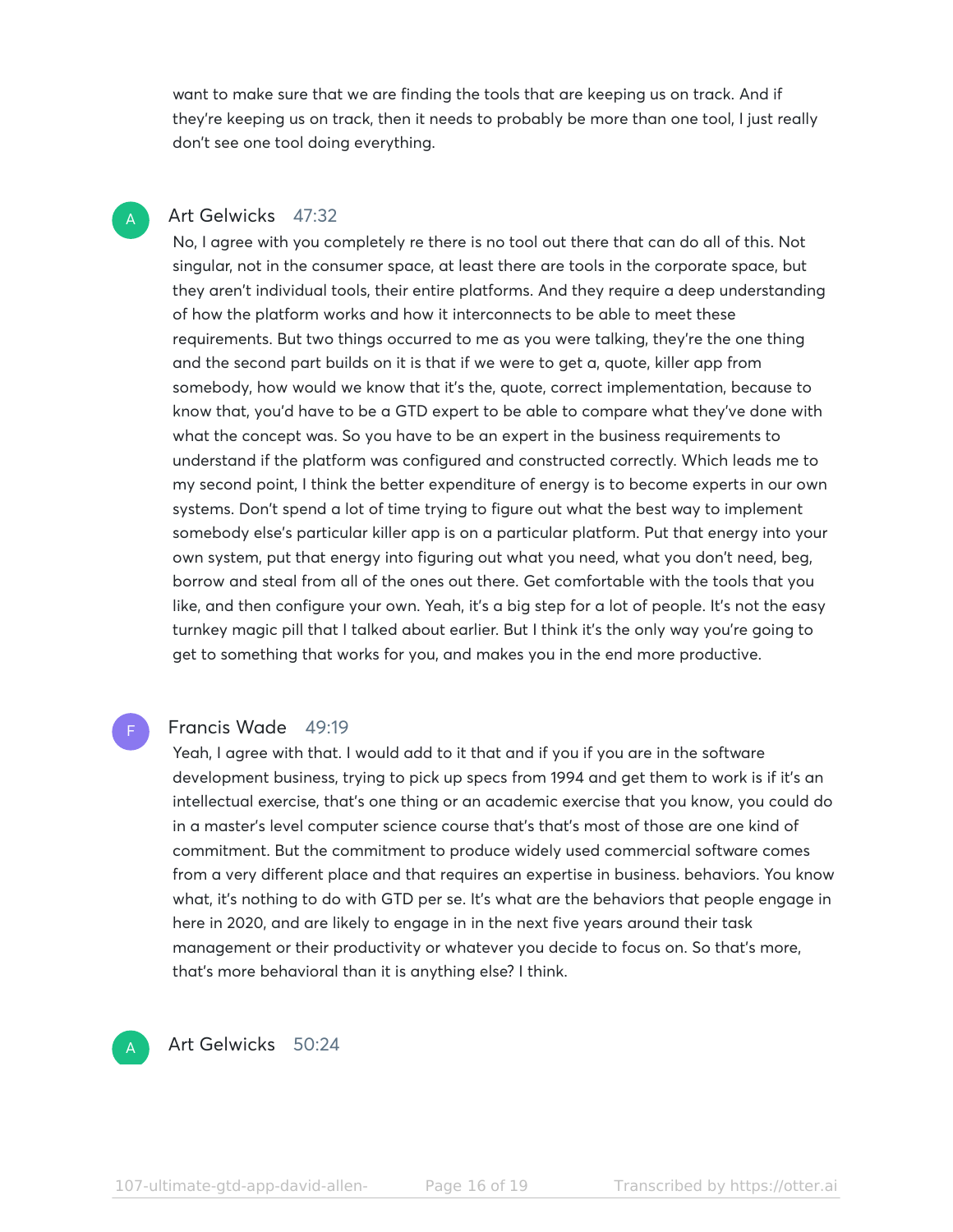Yeah, I got specs from last week, I can't interpret much less stuff from 1994.

#### Francis Wade 50:33

Yeah, I'd be surprised if the 94 specs go any further than just a curiosity or a historical roadmap or something that says, Okay, here's a milestone. And here's what it looked like and, and how interesting it is, I don't think there's there is or will be flowering of software companies looking to pick up the specs and say, oh, my goodness, the golden, the golden ants of the Holy Grail. This is what we needed all this time. This is the missing link, which will then kick off a whole set of new prototypes. I don't see that happening. I don't think it's going to happen that?

F

#### Raymond Sidney-Smith 51:13

Well, I'm going to respectfully disagree with you, I think that there are a wide variety of people who have been developing task management apps, who are not in the camp of and don't understand your perspective on time demands, and on moving from the current space of manual task management to say, an automated task management to say an automated calendar management function, where you have automated scheduling, I think we're not quite there yet, as a society, I don't think, you know, as a human race, we're not yet there. And so those task managers are still going to be the predominant form of, of action management. And I think that there's going to be a proliferation of new products on the market, or those who are developing those applications. Now that this is available to them, they are going to kind of needle over every detail to figure out what David drew is really trying to get at, and then start to adapt and bring those pieces into the into the software, I think that's a good thing. I honestly think that the more we can more rigorously understand the psychology, the the underlying user to design and user interface components, and really coaching behavior, which is something that people forget, which is that that combines not just our psychology, but with our, our social behaviors, you know, so that we are understanding the components of accountability, the components of having an independent voice of ourselves, while we're trying to be our best selves, is not usually our inner dialogue, and the power of the functions within a team and collaboration. Those pieces all need to be taken into account as we develop software. And I'm, I put the challenge to anyone developing any software that says they are GTD focused, and not just make it a task list manager, you know, that is, that is the baseline, that is the Okay, I can I can put together a set of databases, what makes you better than a Microsoft Excel or Google Sheets workbook. I mean, that's, that's the level at which I see many of these task managers. And to some great extent, I'm one of those, remember, the milk is just the task list manager, right. And it's a very fancy one with a lot of stuff baked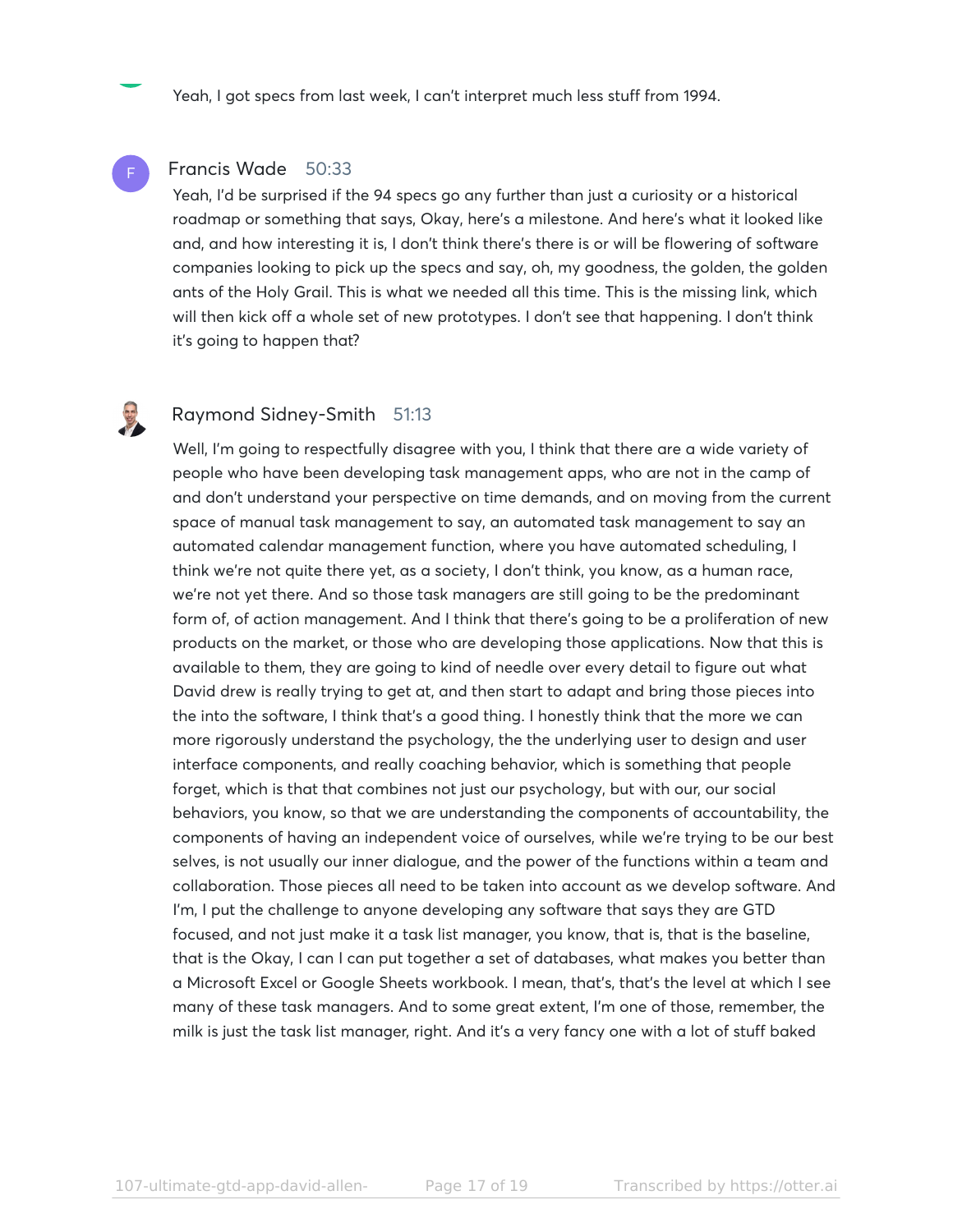underneath its hood that makes it more than that for me. And its ability to integrate, obviously, with ifft. And Zapier has extended its functions for me to make it really what I want it to be. But for those out there who are really trying to do what David's trying to get out. And I think there is true value to what he's trying to do there. You must think beyond, can it manage lists, it needs to go beyond that and start to facilitate those other components that really makes it a partner in action, not just a, a slave to little lists that you can manipulate. And and that's that's really what I'm really interested in seeing. So I know that I know that you may think, Francis that this is just an artifact for academic study.

# B

#### Raymond Sidney-Smith 54:26

But I really do hope, I guess it's more of a hope that people will look to this and see ways in which we can not just look at what the schematic say, but what people are really doing today. And and building upon that and saying, okay, for the new age of work, this new digital age of not just working in offices, but also remote work, how how can individuals and teams get more done? How can they really truly be productive in that environment and I think if we can do that, we can have really, truly Great software. So thank you, gentlemen, we are at the end of our discussion today. But the conversation does not have to stop with this audio. If you have a question or a comment about what we've discussed during this cast, please visit our episode page on ProductivityCast dotnet. there on the podcast website there at the bottom of the page, feel free to leave a comment or a question. And we read and respond to all of them. So feel free to go check those out. Also, on ProductivityCast dotnet. On each episode page, you'll find the show notes. Those include links to anything we've discussed. So you can easily jump to it. Like the the schematics that David released, there's a link to that in the show notes. There's our transcript as well, that is a downloadable PDF and so on and so forth. So go ahead and check those out and the resources are there for you. If you have a topic about personal productivity you'd like us to discuss on a future cast, please visit ProductivityCast dotnet forward slash contact, you can leave a voice recorded message and as you can record directly from your browser, on your desktop or mobile. You can also type a message and maybe it will feature you in a future episode. I want to express my thanks to Agusta pinout Francis Wade and our galaxy for joining me here on ProductivityCast. This and every week, you can learn more about them and their work by visiting ProductivityCast dotnet. Also, I'm Risa D. Smith and on behalf of all of us here at ProductivityCast here's to your productive life.



#### Voiceover Artist 56:19

That's it for this productivity cast, the weekly show about all things productivity with your